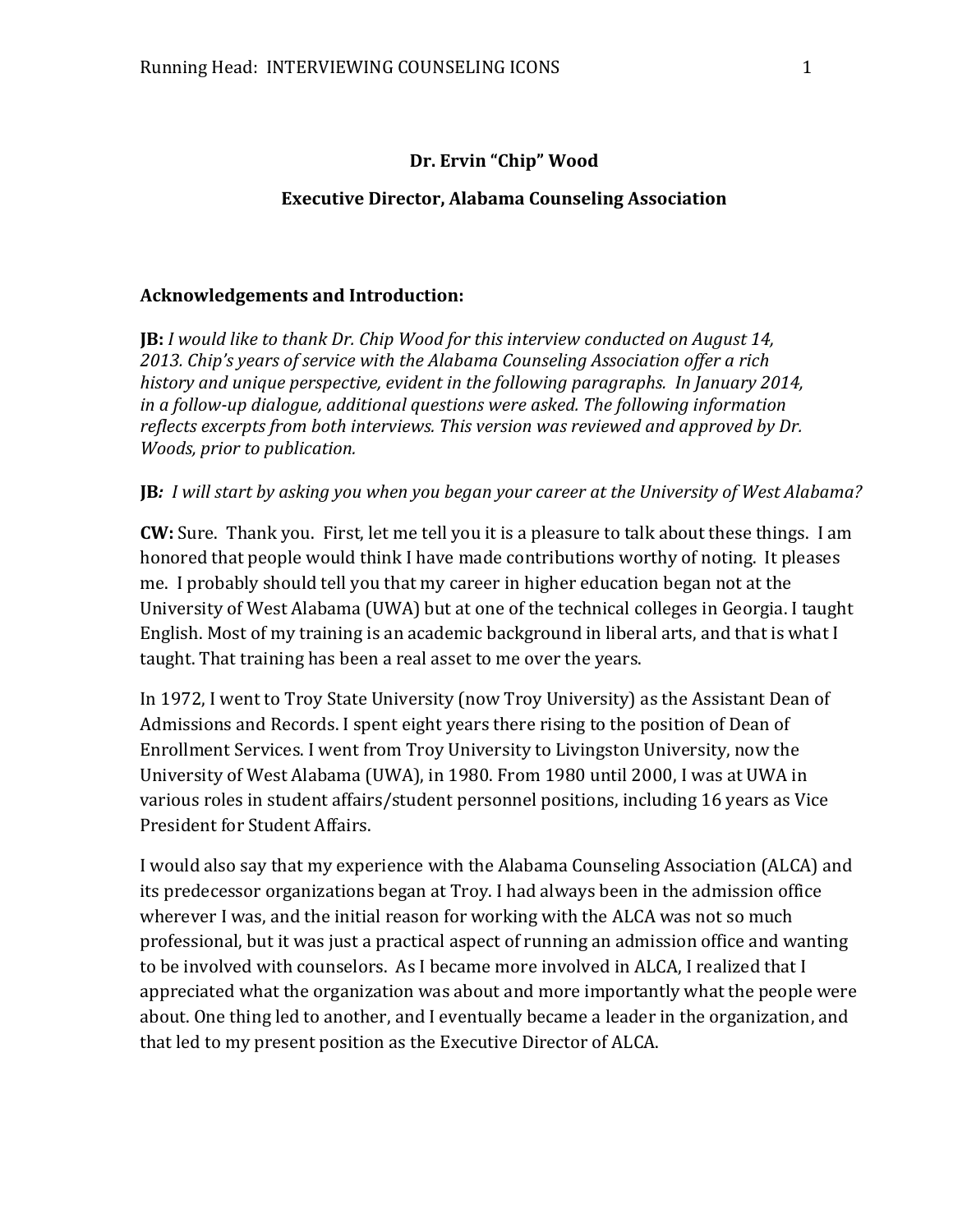## **JB:** *So how long of a career span have you had?*

**CW:** My higher education career was about 33 years. I have been the ALCA Executive Director since 1991. I was one of those people who reached the point that I did not feel that I had to stay in my position at the UWA and have people "haul me out of the office" at death. I wanted to be able to contribute. In particular, I realized that ALCA was an organization that had tremendous potential to grow as an organization. I also felt that the unusual set of skills that I brought to ALCA (from my previous professional experiences) might allow me to facilitate that growth.

In 2000, after 33 years in higher education administration, I decided that it was time to "move on." I will say humorously that there were also some political motivations at UWA at that point. I had, over time, prepared a role for myself so that when it came time to "move on," I could do so and not have to worry about the repercussions of job security.

**JB:** *I hear the business side of you in these comments. As someone who has been in the Alabama Counseling Association since the 1990s, I have watched you from the sidelines, and it has been fun to see you lead this association.*

**CW:** You are very kind. I think that most of us go through a stage in our careers where we want and need recognition and to be "in the spotlight" and have people appreciate what one has done. The thing that has been good for me is that I did most of those things during my collegiate career and the roles that I was in with my positions. I was constantly "in the spotlight." I was the person who planned and led most events. I was also the person who chaired most of the committees, and so forth. I had the opportunity to do all of that, and the thing that I have brought to ALCA is the fact that I do not need a lot of recognition from it. I have really been able to stay in the background. I have tried to help our volunteer leaders do the things that make them successful and allow them to lead our organization for the period of time they serve. I have no interest whatsoever in sitting at the head table at the conference or getting on the microphone and giving instructions.

**JB:** *On the other hand, there is much planning and organization needed to set-up a conference, and you are the backbone of that process.*

**CW:** I appreciate that, and that is certainly where I derive my pleasure--from seeing all that happen and having everyone feel as though it has been successful.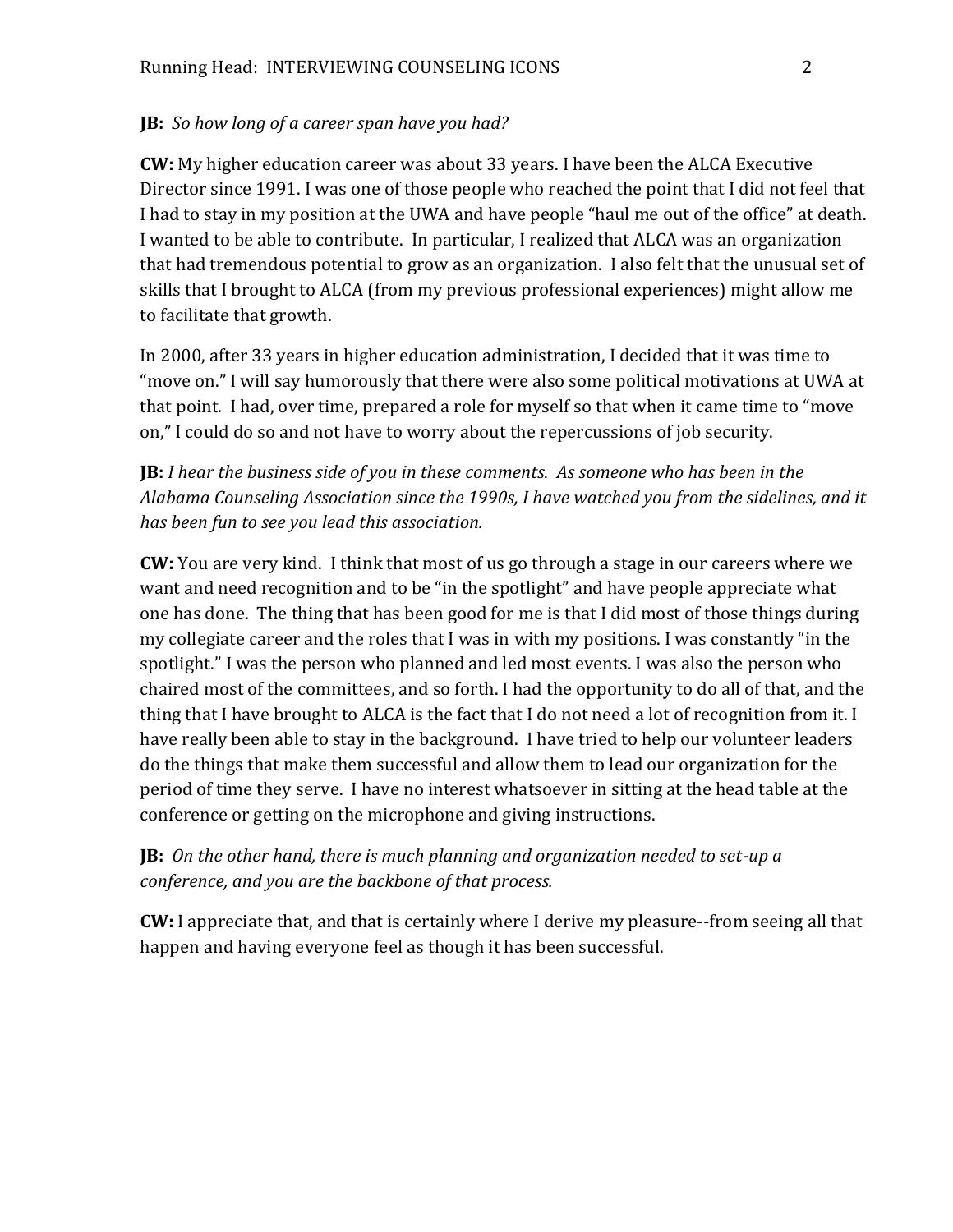**JB**: *As you know, I have enjoyed talking to other icons in the field, and I look forward to these interviews being published in the months ahead. It is important to ask icons such questions as, "What was it is like being a counselor educator during your career?" I think that people moving into this counseling field today need to know what it was like some decades ago. You have watched the field grow, and you have a unique perspective on that. Can you tell me more?*

**CW:** I have thought about this. You are definitely correct that my perspective is somewhat different. I am pleased and complimented because several times as we have talked you have referred to me as a counselor educator. I have never particularly thought of myself in that sense, but by the same token I see where perhaps it is appropriate for people who have done the things that I have done. When one really thinks of the icons you were talking about and the leaders of this organization, they were not necessarily all classroom professors. Some were administrators, at various times, including Dr. Wilbur Tincher. Basically his background was as an administrator in student affairs, like mine.

I want to focus for a minute on the student affairs/student personnel part of being a counselor/counselor educator. Forty years ago when I started doing counseling work, there were only a few institutions in the country that had a degree called "student personnel services" or that had student affairs training. Largely, what one did was get an academic degree and then found a student affairs/student personnel type position and went to work. One learned through on-the-job training and mentoring, and that is exactly the route that I had to take to get to where I wanted to be.

**JB:** *Let's talk about your role as the director of ALCA. I know that is at the heart of being the icon that you are today. You had one person that preceded you, Dr. Wilbur Tincher. You inherited the ALCA Executive Secretary position from Dr. Tincher. Later, you became the ALCA Executive Director, a role you have had since 1991. Could you tell us more about this role?*

**CW:** Yes! In my mind, being the Executive Director for ALCA is just about a perfect job. In fact, people do ask me often why I keep doing this when I do not have to work. I think the answer is simple: I enjoy what I do; it keeps me involved. My wife and ALCA colleague, Lin Wood, told me to mention that our "feelings for people of ALCA are the inspiration for everything we do." Those feelings keep us at the forefront of what we enjoy doing. ALCA keeps us involved and active. We are able to go to enough meetings and be around enough professionals that we are very much a part of what is going on. Thus, I would certainly say that being the executive director is a high point for me.

It is interesting when one reflects to the beginning of ALCA. Two of the early objectives of the association were: (1) to administer a member survey to define the average Alabama counselor. I can even describe that counselor; and, (2) to establish a state office and hire an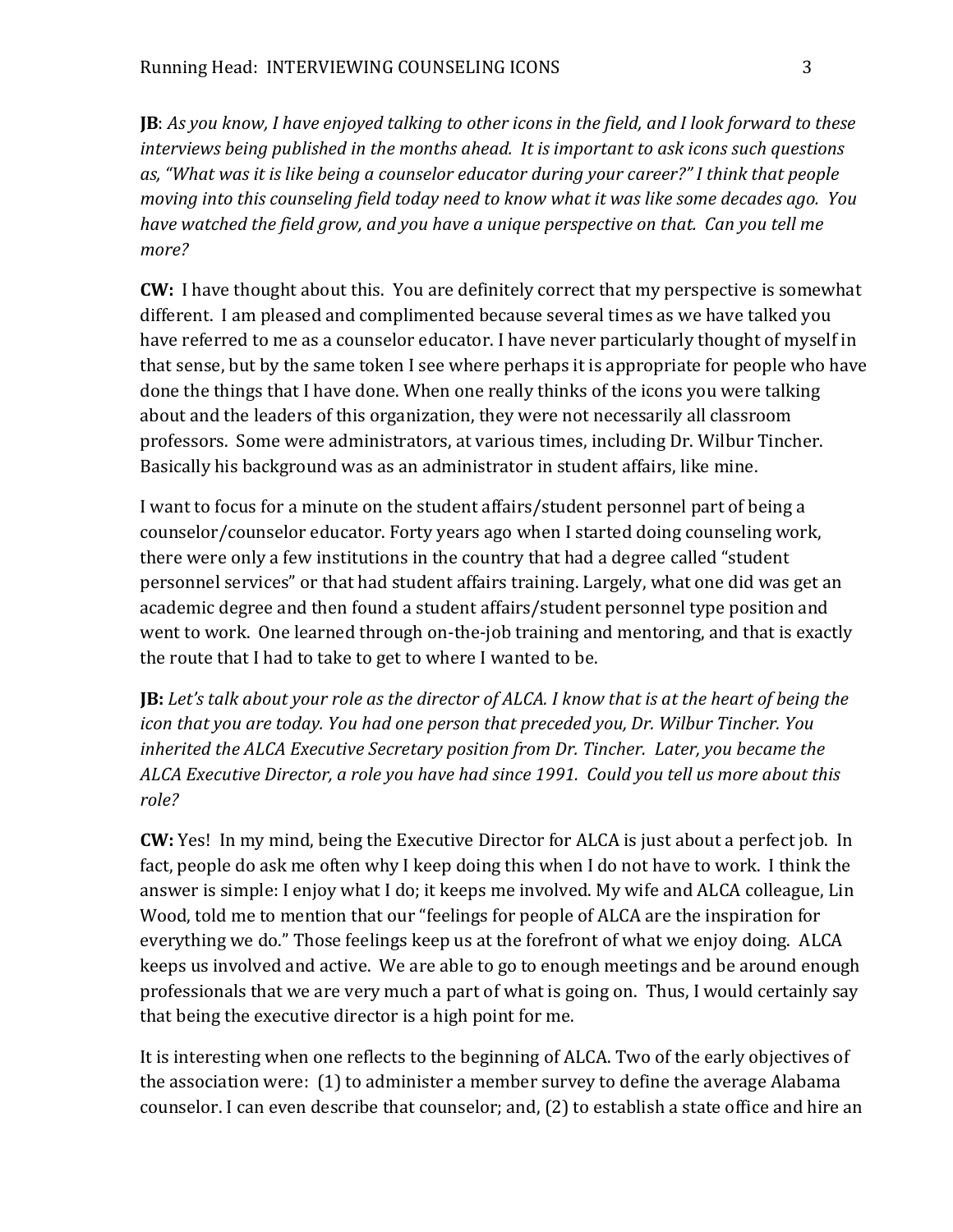executive director. That was in 1967, when the organization became a national affiliate of the American Counseling Association (ACA). It took from 1967 until 1987, when Dr. Wilbur Tincher was hired as the first executive. He established an office at Auburn University. Dr. Tincher served as the Secretary of ALCA from 1987-1991.

When I became the Executive Director of ALCA in 1991, I was still very much involved at UWA. I was one of its four vice presidents and I had two thoughts. My thoughts were: (1) ALCA had enough potential that it could be even better than it was; and, (2) I did not want the opportunity to get away from me. With those thoughts as rationale, I was able to convince the leadership at UWA that "having ALCA on our campus could benefit UWA." The leadership of the association indicated they would like for me to take the position if I could work out the details with UWA. The University president and Board agreed. As a result, I was able to take ALCA to the UWA campus and set it up as an on-campus office. I ran the association as part of our student affairs division. I had graduate students as workers, and I was the supervisor. We functioned with that structure until 2000, when I retired. At that point, we moved the office off campus.

I have to tell you that I have an unbelievable perspective on our ALCA. First, I realize that Dr. Tincher did a wonderful job. He was the perfect person to be the first ALCA Executive Secretary. He was actually the first ALCA president (when ALCA had its beginning in the 1960s). He was the in-the-position leader at that point, and so he was the perfect person to step in as Chief Executive in 1987. He was a unanimous choice. I was surprised that he did not serve any longer than he did, but he and his wife obviously had other interests, and he "stepped down." I took over the position in 1991.

At that time, computers were coming to the forefront of administration. At Auburn, Dr. Tincher used his personal influence and that of long-time Auburn administrator and ALCA membership chair, Ms. Gail McCullers, to arrange for Auburn University (through its graciousness) to computerize our membership files. With their effort, we had address labels and printed reports on the association, its chapters, and its divisions. That was the total extent of what we were able to do for the association at that time. But that was unbelievably advanced for what many organizations were doing in the 1980s. Until then, "we passed the proverbial cardboard boxes from one place to another, from one officer to another." That's how an organization was run.

It was a big deal when Dr. Tincher received filing cabinets from Auburn University to store our files. In fact, I remember that, by the time I was involved in a leadership role, we had reached a point to where there were so many cardboard boxes that they would literally fill a room. I remember the time that Dr. Bob Comas decided the clutter was ridiculous- all these boxes around and nobody knowing what was in them. Bob organized a work party at his home in Tuscaloosa and invited all the past presidents to his house on a Saturday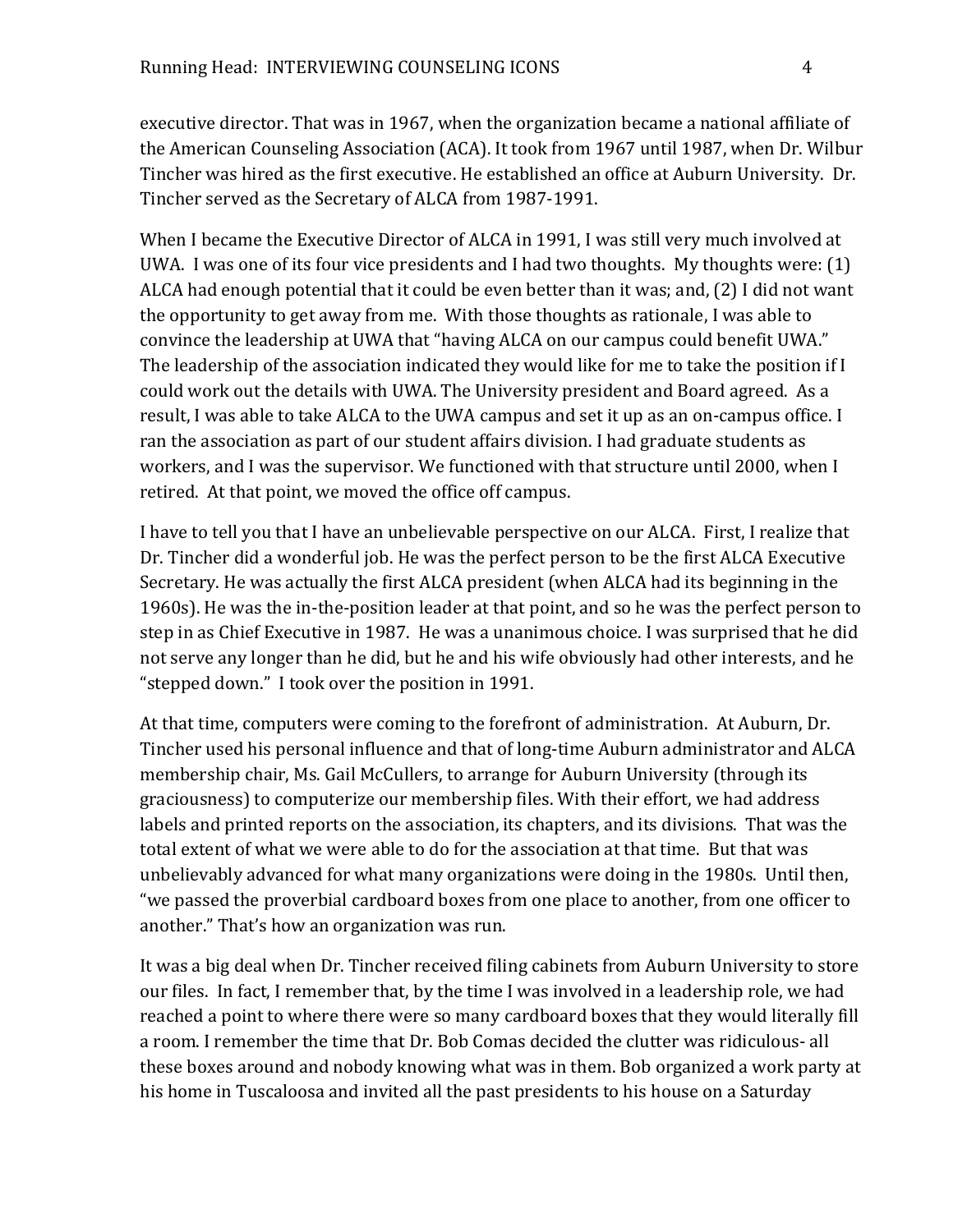morning. We spent the day going through all these boxes and culling everything. We had lunch, and we may have had a glass of wine in the afternoon…it was a wonderful and beneficial experience. We threw away a truckload of trash.

**JB:** *Tell me the ALCA history. I know you have alluded to the history in what you have already said today. There was a lot of history - to think in terms of the boxes of data and collections you inherited. You moved the organization forward in the digital world. Thinking back, you had foresight to retain and, in more recent years, digitally store historical data. Could you describe some unique recollections about our association's history?*

**CW:** Gladly! Let me start by stating that, in my mind and in the minds of everybody in this organization, the ALCA is a volunteer organization. It is totally run by volunteers and how much they are willing to contribute to their profession. It has always been that way. Even now, both Lin and I are to a certain extent volunteers. There may be some people who think that Lin and I are full-time employees and that ALCA pays us these tremendous salaries to run the Association. The reality is that I am probably making 20% of what I made when I was at the university. We do what we do simply because we enjoy doing it; it is fun and because it makes a difference. Fortunately, we have wound up in a situation with our family where we can afford to do that. I really do not know what the future holds when it comes time to look at who is going to follow me. I very definitely see the organization as a volunteer organization, and its success is dependent on us as volunteers.

That fundamental fact leads to an interesting history- a history I probably know more about than anyone else because I have been involved in much of it. I see my role as being the conscience of the association. As we approach most subjects, I am able to say "Well, maybe so, but here is what we have done in the past. Here is the history of that particular subject." Remember, if I have been involved since 1971, that is not quite all of our history, but our history as a part of the American Counseling Association (ACA) started in 1967. There was not a lot before me other than the initial organizational steps.

**JB:** *Let's talk about the beginning of the counseling field. Dr. Cooley and Dr. Tincher were influential during the early stages of counseling in our state. You have a unique vision because you were influenced by and affiliated with Dr. Cooley, Dr. Tincher, and many other leaders. Can you tell us some association information during the formative years? Your perspective is valuable.*

**CW:** The counseling profession had its beginnings in Alabama in the 1950s. The earliest record that we have of our organization meeting as a group was in 1954. This state-based organization was called the Alabama Guidance Association (ALGA). ALGA met from 1954- 1966 as an independent state organization. It had no national affiliation. In 1964, there was talk at the group's state convention held at the Dinkler-Tutwiler Hotel in Birmingham about affiliation with a national group. That group was the American Personnel and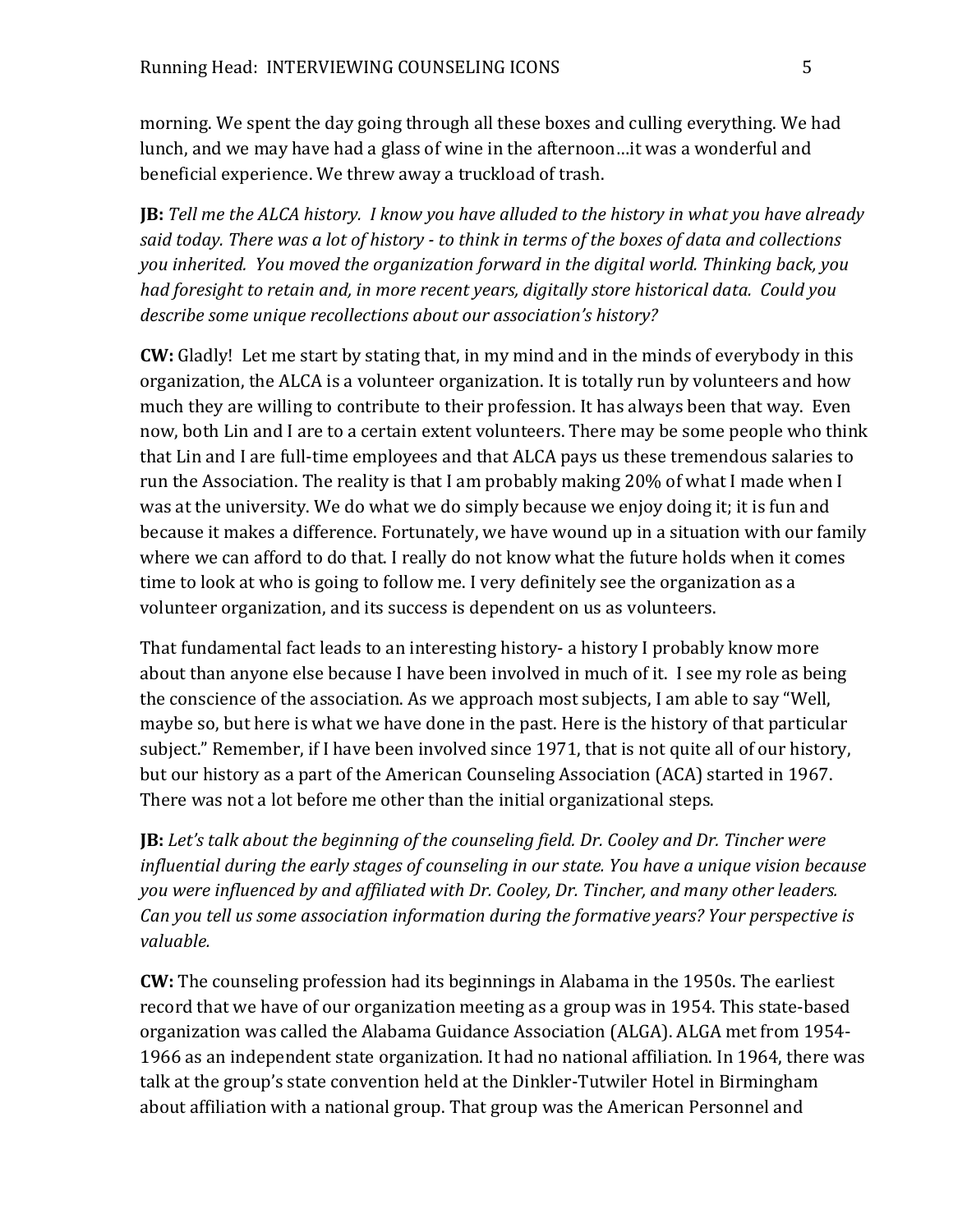Guidance Association (APGA). Wilbur Tincher, who was then president of the Alabama Guidance Association (ALGA), appointed a seven-member committee to investigate national affiliation. This committee came back to the state convention in 1967 and recommended affiliation with the APGA. The charter was issued by the APGA in November 1967. Thus, we have functioned as a state branch of ACA since that time. We have been through a number of name changes, but we trace our beginnings back to these events.

There has been one dissertation written about the early history of the ALCA. It was written by a gentleman named Dr. Robert Ware, who was a doctoral student at Auburn University. We even know the name of the chair of the committee and the committee members. I have one copy of the dissertation. I assume it is on file at Auburn. When I took over for Wilbur, he passed the dissertation on to me, and I still have it.

Initially, instead of having chapters as we have today, we had regions. For example, Birmingham was Region 5. Somehow, over time, we went to chapters, and it became Chapter 4. The first division was the Alabama College Personnel Association (ALCPA). The second one was the School Counselor Association (ALSCA). We do have a complete set of the ALCA Journals that have been published and a complete set of every newsletter that has been published. Both are now distributed and filed electronically. There are a couple of journal histories of ALCA and the divisions. I have written a 5-6 page history on ALCA, which was just enough to document the high points. It is on file and posted on the ALCA website.

# *JB: I am going to ask you a few more questions. What is your greatest impact on the field?*

**CW**: Well, I am going to change the word from *field* to the *association* itself. I think I would tell you that I brought an unusual and rare set of learned skills to the operation of the ALCA. Not a lot of people have been a public relations person, a marketing person, an English person, and a business person.

# **JB:** *You have been an administrator, too.*

**CW:** Right, I was a university administrator with responsibility for a good-sized budget and supervision of a number of institutional functions. I think that experience has allowed me to focus on and improve ALCA, especially in attracting and retaining members because that is what I did at the university level.

I have also been able to enhance the business and financial aspects of the Association because I figured out very early on that one could be forgiven for lots of mistakes, but when dealing with other people's money, one cannot make many mistakes. As a result, financial credibility and openness have always been my focus. I remember 15 years ago one of the leadership priorities was to collect enough money in reserve to be able to operate even if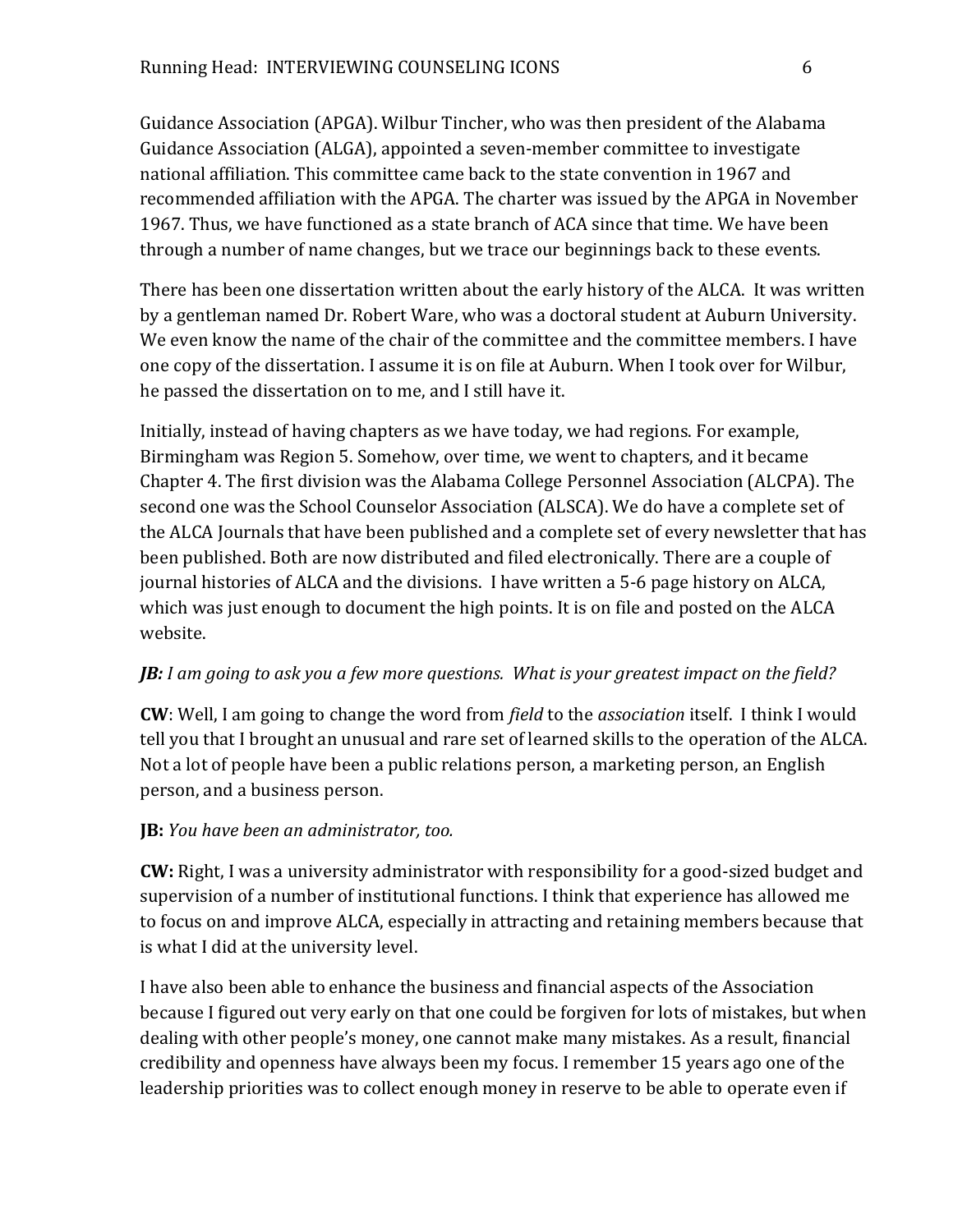we had a bad year. Over the years, that has been a focus for me. We now have enough money in reserve that we could operate in a financial crisis, if necessary.

The last thing I would mention is the technology that I have brought to ALCA. I am not a "techie," but I am an administrator. Being an administrator allowed me to figure out what tools were needed and to incorporate those into our ALCA operations.

My personal philosophy, to be sure that every person who asked for my help got help, if I can possibly help them. I am quick if somebody asks me to do something and for some reason I know that I cannot or am not going to do it to tell that person "up front." I think that is what good administrators do.

**JB:** *What kind of advice would you give new counselors, if you could look at new people in our classrooms that are training to become counselors?* 

**CW**: That's a very good question and a difficult question. I would tell a new counselor or aspiring counselor three things: (1) To be prepared. Get a good education and pay attention; (2) Have confidence and apply what you have learned; and, (3) Care about people and show them that you care.

## **JB:** *How would you like for the members of ALCA to remember you?*

I would like for people to remember me as a person who was a friend to all and cared about all of them. I have tried to treat every one of our members as though they were equally important. They are professionals, and if they have problems and questions then we need to try to help them.

I would hope the people of the Association remember me as an administrator who was able to lead ALCA, to facilitate it to become the organization I envisioned, and others envisioned.

I also think that one of the things that is important is that we have been able to keep all of our divisions together under the ALCA umbrella. Very few of our state branches of the American Counseling Association (ACA) have actually been able to hold all of their various divisions together and to avoid the controversy of the school counselors, the mental health counselors, the college personnel people…all saying "well we are different, we need our own group." I really would like to think that the fact that we have been able to hold all of our groups together and maintain the strength of having 13 different divisions in ALCA and 2,000 members was a reflection of my leadership, in some way. That may be a function of personality and leadership or a function of trying to do all the things that all the various entities have needed to have done, so there was no advantage to them thinking that they ought to strike out on their own. It just seems so obvious that any rational, reasonablethinking person can figure out that we are better off if we have a larger organization with more money and more clout. We can influence things in Montgomery; we can do things if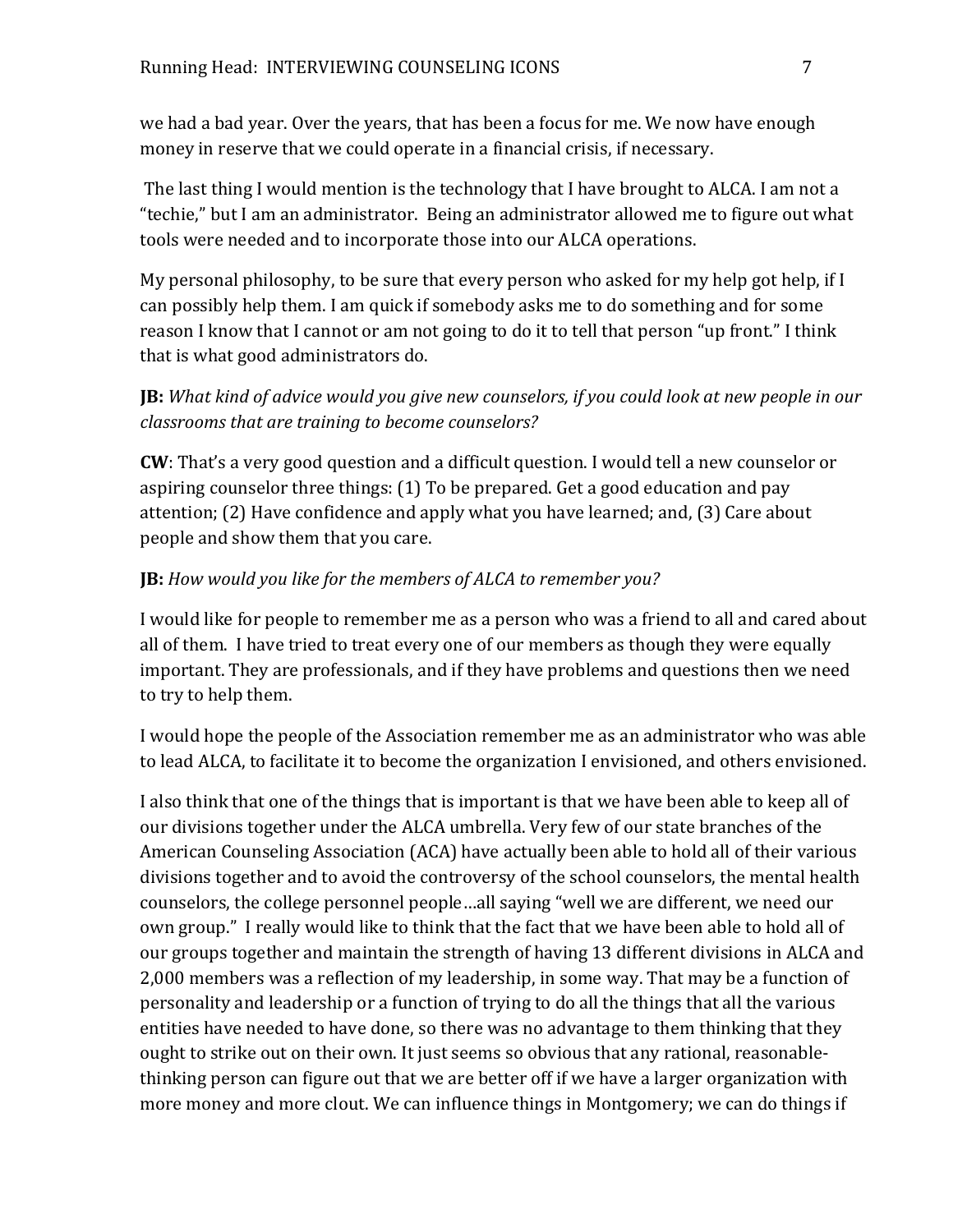we have the money to do them. Regardless of the reason, I am proud that we are united.

**JB***: I have seen that disconnect in other states. Truly, that is something you will be applauded and remembered for holding together. It is an effort that takes listening and working with all groups to keep them from disengaging or leaving.*

**CW:** Every time I am around our school counselors or around people from other states, this division topic inevitably comes up. Right now, it is the school counselors. It was mental health counselors and college personnel counselors a few years ago. Around the country it is like "we're splitting." Then you come to Alabama, and the people that I ask cannot imagine why we would have to split because we are united in Alabama. It is wonderful that we maintain this unified status.

**JB:** *It is a tribute to you. In my years of interactions with members, I have not heard of groups wanting to split, even when AMHCA and ASCA had rifts with ACA. I think that you and Lin should get credit for helping the state associations and divisions to remain harmonious, even when nationally that was not the case.* 

*JB: I am going to reflect back and ask you one more question and this will be the last one, Chip. If you could bring anything back into the profession through decades past, what would it be?* 

**CW:** Well, I have philosophical thoughts about this, but I also will say- from the heart- that I wish it were possible for us to have all of these icons that we are talking about back and in the prime of their careers and their lives and to know them. These people are/were just absolutely wonderful…the proverbial "when they made this person they broke the mold."

I hate to even start naming them, but I had the pleasure of knowing Dr. Jean Cecil and her cryptic wit. I had the pleasure of actually training under Dr. Vernon Blackburn and Dr. John Seymour. I was very close to Dr. Al Miles, whom I consider one of these icons. How much fun it would be, too! I remember listening to Dr. Seymour talk about higher education and Dr. Blackburn talk about student affairs. It was just incredible, and I learned a lot.

From a philosophical standpoint, I wish for our counselors in their present day setting to somehow experience an environment of the safer, simpler, less complicated times of the past. There have always been social, emotional, and psychological problems, but they are so prevalent today that counselors really have difficulty "keeping up." I know that in the 1960s and 1970s, we had problems with the Vietnam War and all the unrest, but the drugs and broken families, and the myriad of problems were not overwhelming our social support systems and schools. I am telling you there has never been a more crucial time for counselors to be able to concentrate on helping students and clients as exists today. As a profession, we are up to the task, but I do think about my colleagues and what they face in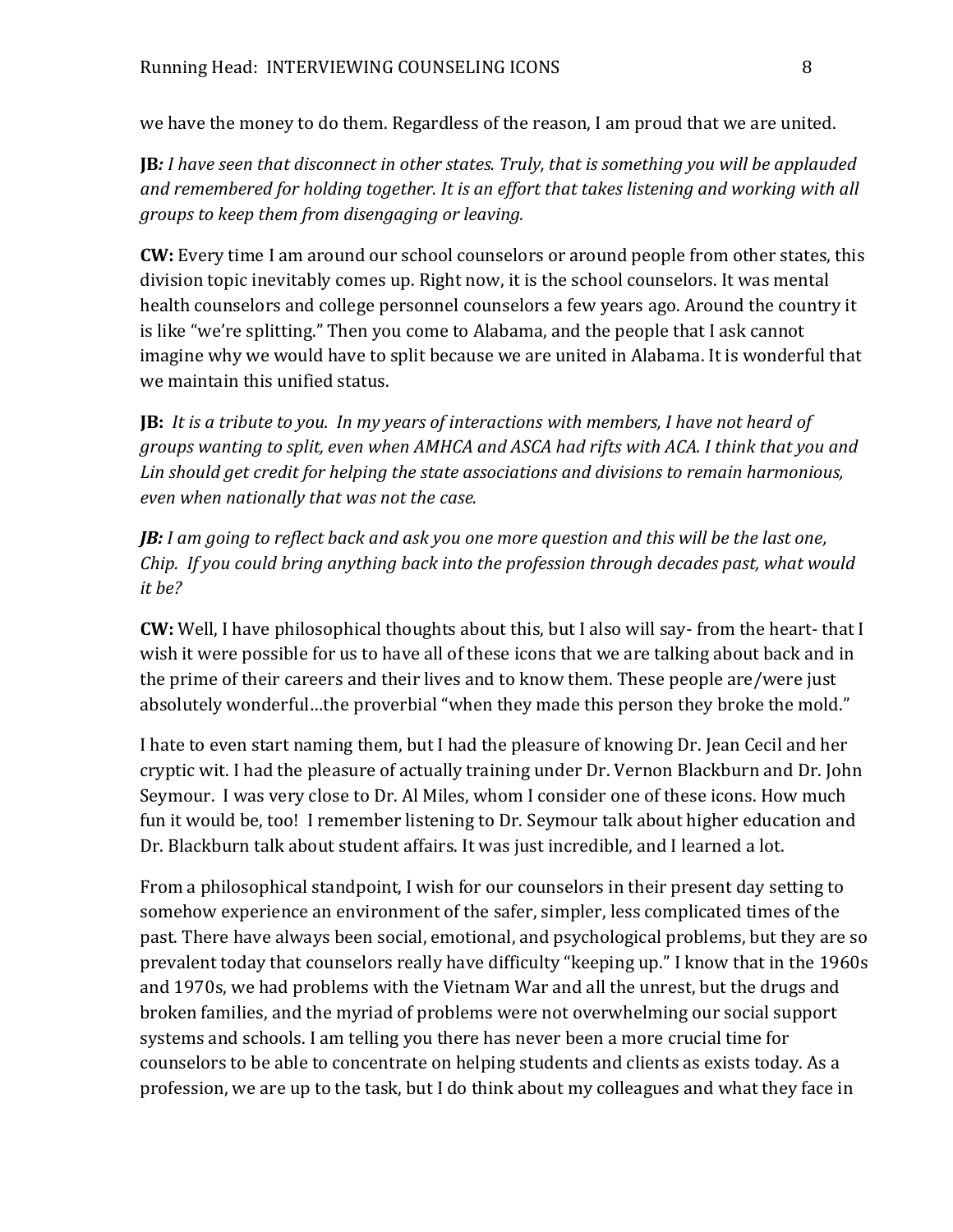their work settings daily. I am proud of them.

**JB:** *I appreciate the time you have taken to talk today. I know the rich history is there. However, we need to tap into this history a bit. That's the idea behind talking to you and other icons in the counseling field. We need to hear these stories.* 

Several months later, Dr. Wood was given additional questions to consider.

**JB:** *I want to ask you a few questions about your life prior to your becoming a counselor. Where were you born, when, and what was in like during your early life?*

**CW:** I was born in Moultrie, Georgia, a small city in south Georgia. I always thought my town and school were tiny, but after my experiences in Alabama. I have had to reevaluate. Moultrie has perhaps 15,000-20,000 people, and my graduating class even in 1963, had over 400 seniors. I grew up on the farm. We raised all kinds of "crops" from turnips to cotton and peanuts. The real money crop was tobacco. Having worked with tobacco from an early age, I realized that there was no way it could be "good' for anyone. I have never used tobacco in any form. I do like a glass of wine though. Ha!

My family was a typical southern farm family. My parents were wonderful people who worked hard, were God-fearing, and loved their children and family. We did not live in the proverbial "log cabin," but our means were modest. My father farmed and my mother ran our family-owned country store. The store was one of the centers of life in our little Kendallwood community. My childhood experiences were varied but most were centered on church and school activities. My parents did somehow make time for me to participate in the various youth sports activities. I even managed to make both the high school football and baseball teams. Certainly, there are things I would have changed if I could go back, but all in all my childhood gave me a good basis for becoming an adult.

### **JB:** *What were some early influences in your life?*

**CW:** As I have mentioned the primary influences in my early life were family, church, and school. My parents were wonderful people who were totally committed to each other and to our family. My mother was close to her extended family. My father was not. He became part of her family, as did my sister and I. Many of my early remembrances are of times spent visiting and even staying with other family members for extended periods of time. While both my parents spent their entire lives within five miles of where they were born, her family all left. Six of her sisters spent their adult lives in Alexandria, VA and the other two brothers and her father went to the Orlando, FL area. This family dispersal gave me some wonderful experiences because either was a long trip and one stayed awhile when one visited. The trips to Alexandria afforded me the opportunity every year to visit Washington,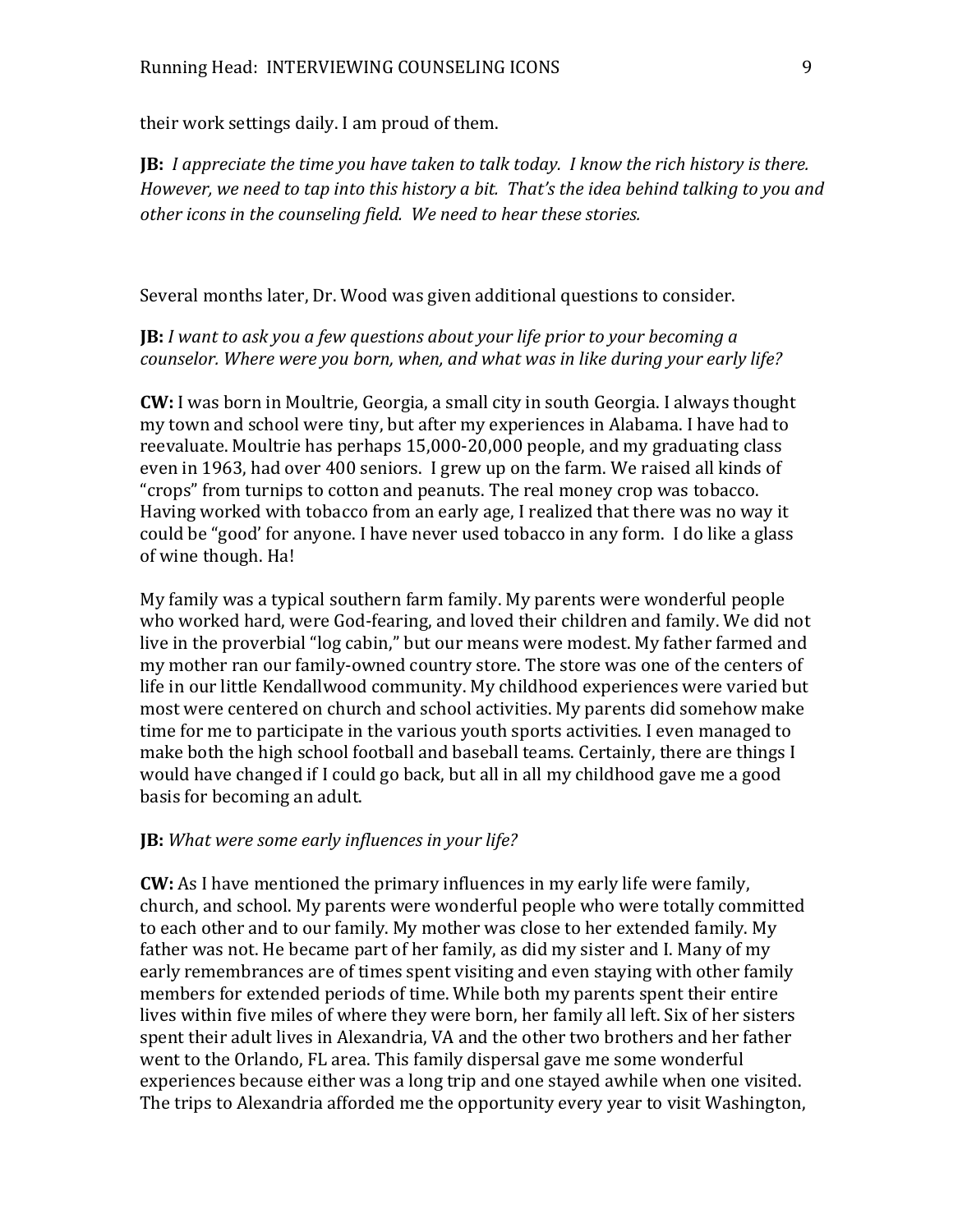DC and all the interesting things there. Likewise, the Florida visits afforded the opportunity to become familiar with the great Florida citrus industry and to watch Disney World grow from the "ground up."

Church was almost a daily event in my early life. I remember so well two services on Sunday plus Wednesday night prayer meetings followed by the church business meeting. Then, there were the socials and fellowship gatherings as well as Sunday lunch on the grounds. Yes, I still love cold fried chicken and "mushy" banana sandwiches. I will always remember the Sunday School teachers. They helped my parents guide me as I developed my personal values. I still think of them. One of them was my self-appointed godfather and I think about him almost daily. He is still alive and no contact with home is complete until my sister and I have discussed what and how Joe Clark is doing.

Without question the teachers at Funston Elementary School were significant influences in my character formation. Funston Elementary was "old school" as we teach it in educational history. The teachers were all pillars of the community and church that everyone knew and admired. The best I remember they were all female back then. I know that my impression was that they were all a solid combination of elementary teacher, Sunday School teacher, and parent/mother. They instructed you, corrected you, and loved you. This atmosphere extended from the time you got on the school bus until you returned home. If they saw you outside school, they were still committed to making you a better person. There are a lot of funny stories of my childhood, but the thing I always remember is the caring that was so evident from everyone. This atmosphere allowed me to learn, but more important it gave me the courage and confidence to know that I could go forward and make a place for myself in the world.

# **JB:** *What were some influences in early adulthood in your life?*

**CW:** I have mentioned Joe Clark. He and his brothers have influenced me through my life. They were there as I learned to be a young adult. They taught me how to act and how to treat people. Also, as a high school athlete, I was influenced a great deal by the coaches who worked with us. They were tough and they expected a lot, but in the end they made something of most of us. I admire and respect them to this day.

Interestingly, I am a solid pro-fraternity person. I am not one of those "Animal House" fraternity people. Rather, I am one of those people who saw what a fraternity could do to help a young man develop, make contacts, and friends and then move along after college. Every job I have had came about as a result of my contacts through the fraternity. To a certain extent, the fraternity made me the man I am and then gave me the opportunity to use the skills I had learned to contribute and help others. I see fraternities and sororities as organizations that can make their members outstanding individuals who know how to act and contribute.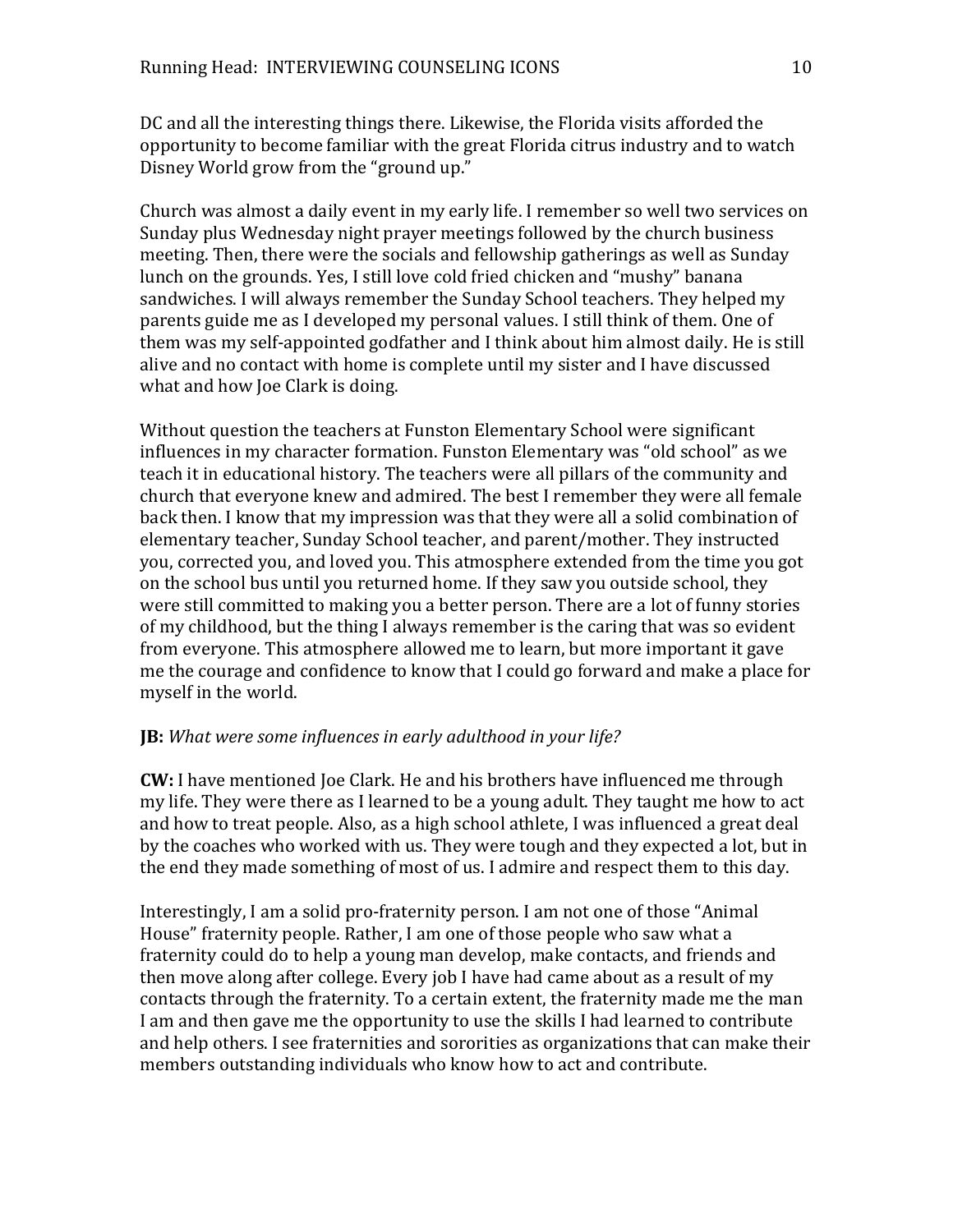One of the great influences of my young adulthood was Dr. George Young, the Dean of Students at my *alma mater.* I met Dr. Young when I was a young naïve freshman struggling academically, financially, and personally to get started with the great college experience. He took me "under his wing" and through his guidance I was able to develop into a competent college student. By the time I graduated, I had an excellent grade point average, was paying my own way through college, and had a solid resume of collegiate achievements from fraternity to student government activities and even honor societies. He is responsible for making me realize I wanted to be a student affairs professional. At a national student affairs meeting before his retirement, Dr. Young and I were recognized for our achievements as a team. He was the mentor and I was the student, but the parallel between our careers was so obvious no one could miss it.

Finally, I would be remiss if I did not mention the influence that the people at the University of Alabama have had on my personal and professional life. I was a student affairs professional when I went back for my doctorate. I was concerned about being able to compete. I had never been in a school of the size and reputation of Alabama. I met Drs. John Seymour and Vernon Blackburn. By their actions, they made it clear they were going to make something of me. In the process of my enrolling and beginning classes, they introduced me to Dr. Al Miles, a man who would become my life's mentor and close confidant. Dr. Miles and I somehow bonded on a special level. I was his first doctoral level graduate. My dissertation was the first one he successfully guided to completion. From there, his mentorship and our friendship only grew. He helped me develop the student affairs division at UWA and he became involved in ALCA beginning with my presidency back in the late 1980s. To this day, I think of him often and miss him when I have important decisions to make.

# *JB: As you reflect back on your family, tell me more.*

*CW:* While I have referred to her throughout my comments, I think I would be remiss if I did not emphasize how important my wife, Lin Wood, has been and is to what I have contributed and what I have tried to become. Most of the people in ALCA know that they have gotten not only me but also Lin as part of the ALCA leadership staff. We will celebrate our 40th wedding anniversary this year. Lin is my partner, wife, colleague, and "best" friend. People comment that we are inseparable and we are. Lin is the "real" counselor in our partnership and somehow we work well together, even in the same space. She has a strong theoretical background and has had significant experience in helping people solve their problems. Her experiences range from social worker to hospital public relations and real estate. She also spent a number of years as director of a university counseling center*.*

We both retired from the University of West Alabama about 10 years ago. Following retirement, I assumed the role of fulltime Executive Director of the Alabama Counseling Association. Lin has always worked with me in that endeavor. Most people only know about that aspect of our lives. In addition to that arena, we have